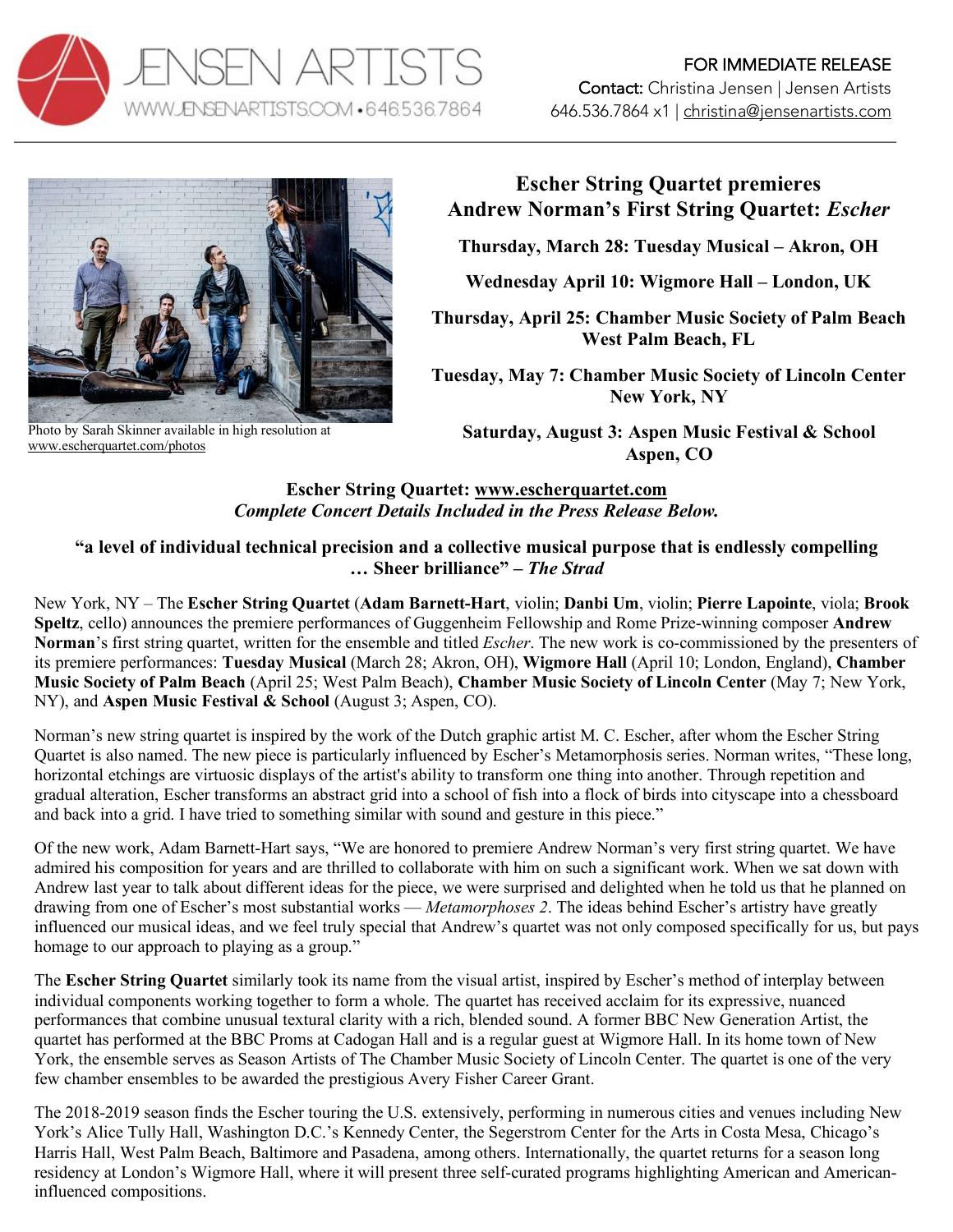**Andrew Norman** (b. 1979) is a composer of orchestral, chamber, and vocal music. Recently praised as "the leading American composer of his generation" by *The Los Angeles Times* and the "master of a uniquely dazzling and mercurial style" by *The New Yorker*, Norman is fast becoming one of the most sought-after voices in American classical music. His work draws on an eclectic mix of sounds and performance practices and is deeply influenced by his training as a pianist and violist as well as his lifelong love of architecture. Norman is increasingly interested in story-telling in music, and specifically in the ways non-linear, narrative-scrambling techniques from movies and video games might intersect with traditional symphonic forms. His distinctive voice has been cited in *The New York Times* for its "daring juxtapositions and dazzling colors," in *The Boston Globe* for its "staggering imagination." He was recently named *Musical America*'s 2017 Composer of the Year, and is the recipient of the Jacob Druckman Prize, the ASCAP Nissim and Leo Kaplan Prizes, the Rome Prize, the Berlin Prize, a Guggenheim Fellowship, and the Grawemeyer Award.

#### **Concert Schedule:**

#### **Thursday, March 28, 2019 at 7:30pm: Tuesday Musical**

EJ Thomas Performing Arts Hall | 198 Hill Street | Akron, OH Program: Mozart's String Quartet in F major, K. 590; Norman's *Escher*; Beethoven's Quartet in C-sharp minor Op. 131 Tickets: www.tuesdaymusical.org

#### **Wednesday April 10, 2019 at 7:30pm: Wigmore Hall**

36 Wigmore Street | London, England Program: Ives' String Quartet No. 2, Norman's *Escher*, Copland's Two Pieces for String Quartet, Barber's String Quartet Op. 11 Tickets: www.wigmore-hall.org.uk

#### **Thursday, April 25, 2019 at 7pm: Chamber Music Society of Palm Beach**

Norton Museum of Art | 1450 S Dixie Hwy | West Palm Beach, FL Program: Barber's String Quartet Op. 11, Norman's *Escher*, Dvorak's "American" String Quartet Tickets: www.cmspb.org

#### **Tuesday, May 7, 2019 at 7:30pm: Chamber Music Society of Lincoln Center**

Alice Tully Hall | Lincoln Center | New York, NY Program: Mozart's String Quartet in F major, K. 590; Norman's *Escher*; Beethoven's Quartet in C-sharp minor Op. 131 Tickets: www.chambermusicsociety.org

### **Saturday, August 3, 2019 at 8pm: Aspen Music Festival & School**

Harris Concert Hall | 960 North 3rd Street | Aspen, CO Program: Mozart's String Quartet in F major, K. 590; Norman's *Escher*; Schubert's String Quartet in G major, D 887 Tickets: www.aspenmusicfestival.com

**More about the Escher String Quartet:** Within months of its inception in 2005, the Escher Quartet came to the attention of key musical figures worldwide. Championed by the Emerson Quartet, the Escher Quartet was invited by both Pinchas Zukerman and Itzhak Perlman to be Quartet in Residence at each artist's summer festival: the Young Artists Programme at Canada's National Arts Centre; and the Perlman Chamber Music Programme on Shelter Island, NY. The quartet has since collaborated with artists including David Finckel, Leon Fleischer, Wu Han, Lynn Harrell, Cho Liang Lin, Joshua Bell, Paul Watkins and David Shifrin, as well as jazz saxophonist Joshua Redman, vocalist Kurt Elling, legendary Latin artist Paquito D'Rivera and Grammy award-winning guitarist Jason Vieaux.

The Escher Quartet has made a distinctive impression throughout Europe, performing at venues such as Amsterdam Concertgebouw, Berlin Konzerthaus, London's Kings Place, Tel Aviv Museum of Art, Slovenian Philharmonic Hall, Auditorium du Louvre and Les Grand Interprètes series in Geneva. With a strong collaborative approach, the group has appeared at festivals such as Heidelberg Spring Festival, Incontri in Terra di Siena Festival, Dublin's Great Music in Irish Houses, Risør Chamber Music Festival in Norway, Hong Kong International Chamber Music Festival and Perth International Arts Festival in Australia. The current season sees another extensive European tour, including debuts at Musik und Kunstfreunde Heidelberg, de Singel Antwerp, Budapest's kamara.hu festival and Bath Mozarfest. Currently String Quartet in Residence at Southern Methodist University in Dallas, Texas and Tuesday Musical in Akron, Ohio, the quartet fervently supports the education of young musicians and has given masterclasses at institutions such as the Royal Academy of Music in London and Campos do Jordão Music Festival in Brazil.

In autumn 2016, the quartet released the third and final volume of the complete Mendelssohn Quartets on the BIS label. The set has been received with the highest critical acclaim; Volume II was listed in the Top 10 CDs of 2016 by *The Guardian* and hailed for its "sheer finesse" by *Gramophone*, whileVolume III was nominated for a *BBC Music Magazine* Award. The quartet has also